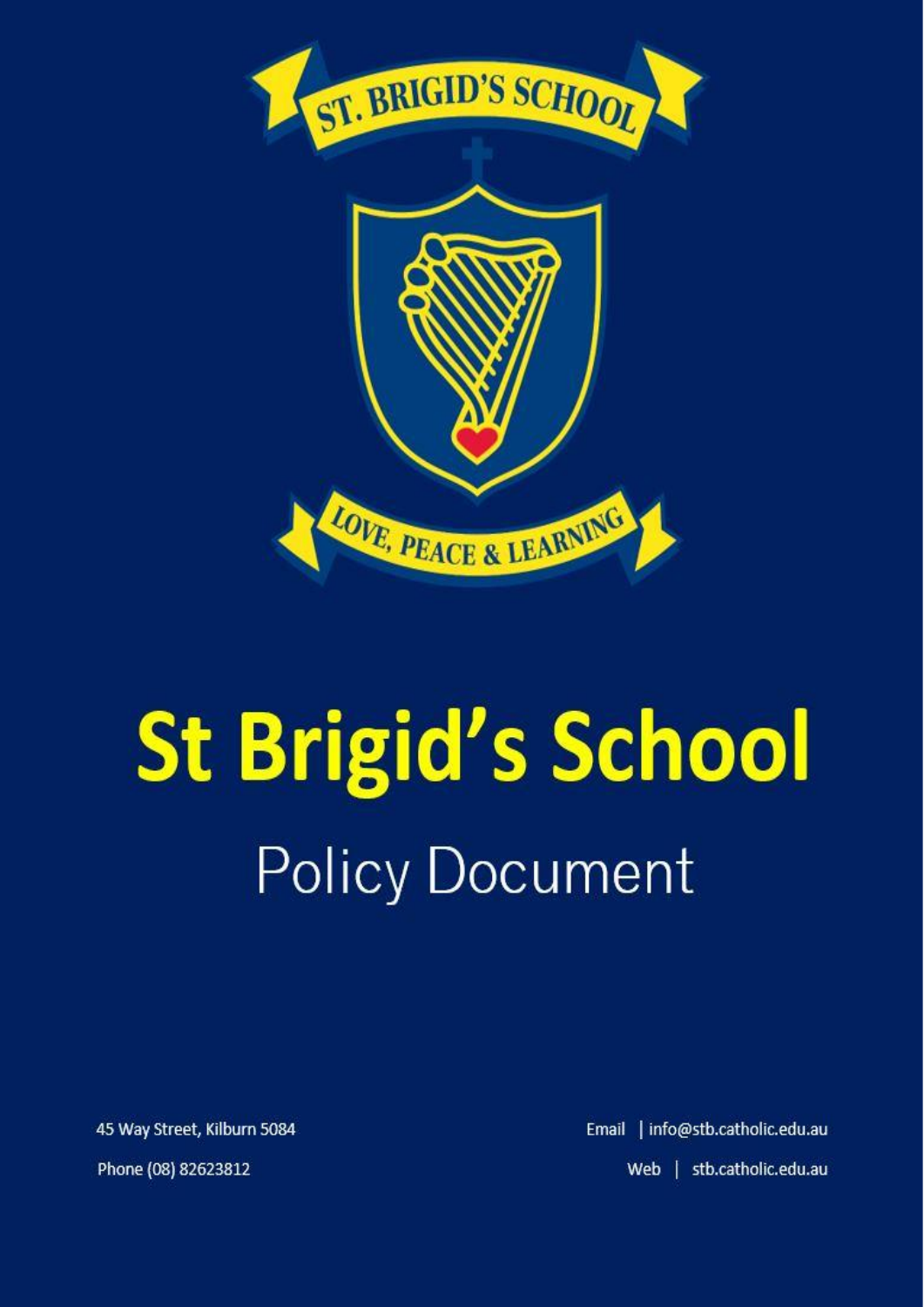# FEE POLICY

### 1. Introduction

St Brigid's Fee Policy is in accordance with the South Australian Commission for Catholic Schools (SACCS) Fee Policy dated 2020.

The education of students is a joint responsibility between school and parents of St Brigid's School.

Tuition fees are an essential part of the school's income. All Catholic schools receive Australian and State Government funding to cover the cost of teachers' salaries. The income from Tuition Fees pays for the operation of the school. For example, loan payments for capital development, non-teaching salaries, curriculum resources and professional learning, electricity, water, rates, CESA (Catholic Education South Australia) (Catholic Education South Australia) levies and charges.

Families, in part, fulfil their responsibility through the payment of tuition fees and other costs associated with their child's education.

#### 2. Purpose

The purpose of the policy is to set out St Brigid's Schools' principles in relation to all activities associated with charging and payment of tuition fees, granting remissions, and providing financially disadvantaged families with low-income fees.

#### 3. Scope

The Fee Policy applies to the charging and payment of tuition fee and low-income fee, granting of remissions and discounts on behalf of the school.

#### 4. Risk Management

- The school will ensure that appropriate practices and procedures of internal control and risk management are in place for its fee remission activities including risk identification, assessment, and implementation of controls.
- The Principal, will be responsible for ensuring appropriate practices and procedures for internal controls and risk management are adhered to.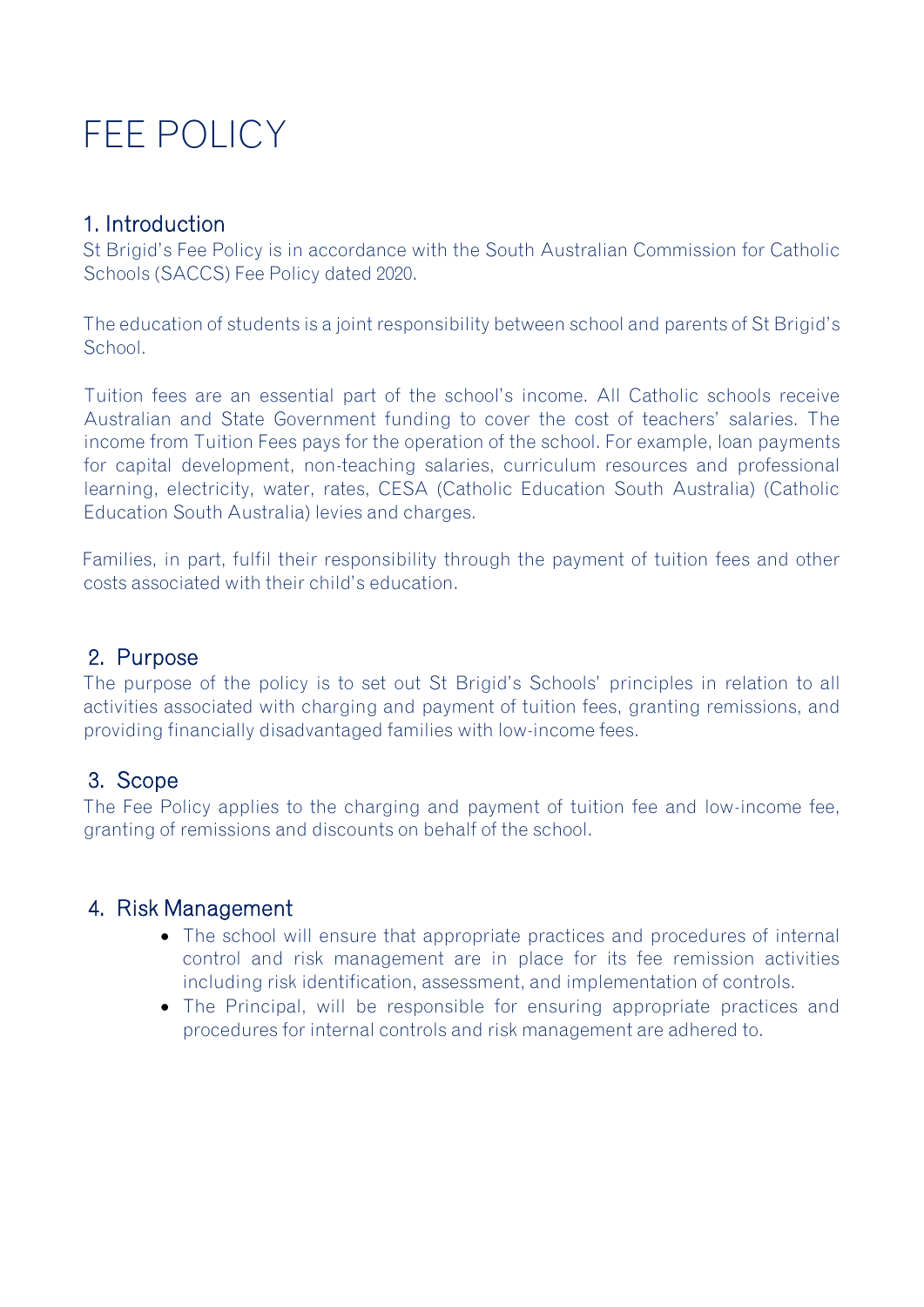# 5. Principles

#### St Brigid's School Board is guided by the following principles:

- annual school fees are a main source of income available to meet the school's operating costs each year
- where families have the capacity to pay fees, then in the matter of fairness, that those who can afford to pay do so
- fees are set at a level to maintain quality education for all students whilst having consideration for the financial capacity of the community
- tuition fees are reviewed each year and adjusted yearly to avoid steep increases
- low-income fee is set for those families who are eligible for the Government administered School Card scheme
- parents seeking enrolment for their child will be fully informed of the school's expectation regarding the payment of tuition fees which is outlined on the *Acceptance* of Enrolment Offer those parents sign when accepting a place for their child at the school
- upon a student's enrolment, schools agree to provide educational services for which parents/guardians accept the responsibility for payment of fees in a timely manner
- it is the responsibility of the School Board to ensure all reasonable steps are taken to enable the collection of school fees.

#### Professional Integrity, Accountability and Probity

- School personnel engaged in charging of fees or granting remission or discounts will at all times undertake their duties fully within the ethos and the mission of St Brigid's School and its policies.
- School personnel engaged in charging of fees or granting remission or discounts will work with parents/guardians in a just, respectful, compassionate, transparent, and considered manner in the process for setting and collecting fees
- All processes relating to school tuition fees will be open, fair, and transparent.
- School personnel will not use or disclose information that confers unfair disadvantage or financial benefit or detriment on a parent.
- When undertaking charging fees or providing remissions or discounts, school personnel will not engage in any private business or professional activity that would create conflict between personal interest and the interest of the school.
- The school will ensure that appropriate practices and procedures of internal control are implemented and monitored for its fee charging activities. All fee charging or remission activities will leave an audit trail for monitoring and reporting purposes. Compliance with the Fee Charging/Remission Procedures may be subject to audit reviews.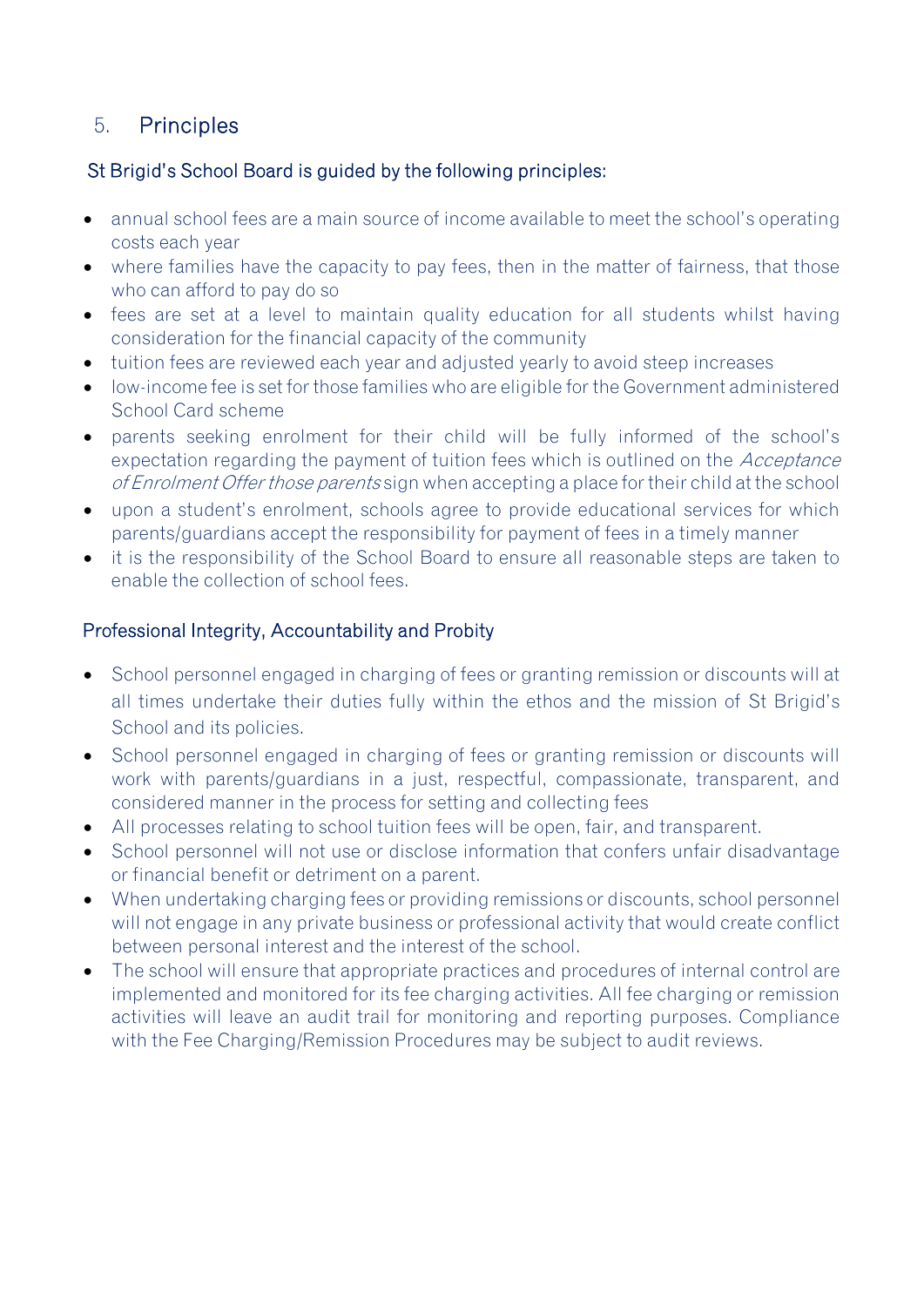#### Delegated Authority

▪ Principal and Bursar to process all applications for Fee Remission in a confidential and private manner.

## 6. Tuition Fees

St Brigid's School has 2 tuition fee types for families:

- 1) Full Tuition Fee
- 2) Low Income Tuition Fee

Tuition fees support the operating/costs of the school not met by Australian and State Government funding received.

- Current Tuition Fees
- Tuition Fees are reviewed each year and adjusted at the discretion of the School **Board**
- Tuition Fees will not be reduced by any other amount apart from Sibling discount unless a Remission has been approved.
- An early payment discount will be determined by the School Board each year.
- Parents will be notified of following year's tuition fees prior to the completion of the current school year.
- Tuition Fees will be charged on an annual basis. Payments are required by the due dates as notified in communications.
- Students starting at later dates during the year will have their fees applied at a rate determined by the length of stay.
- Students who take leave during the year will not receive a discount or credit for time not at school.
- Families who are leaving the school must give one Term's notice, failure to do so will incur a Term fees penalty.
- No fee reduction will be given for family grievances.

#### 7. Discounts and Remissions

#### Sibling Discounts

Sibling discounts are available to families with two or more children attending the school on the following basis:

- Sibling discounts apply to Tuition Fees.
- Sibling discounts will be applied at a rate based on the School Board's discretion.
- Sibling discounts are reviewed each year and adjusted at the discretion of the School Board.
- Sibling Discount Rates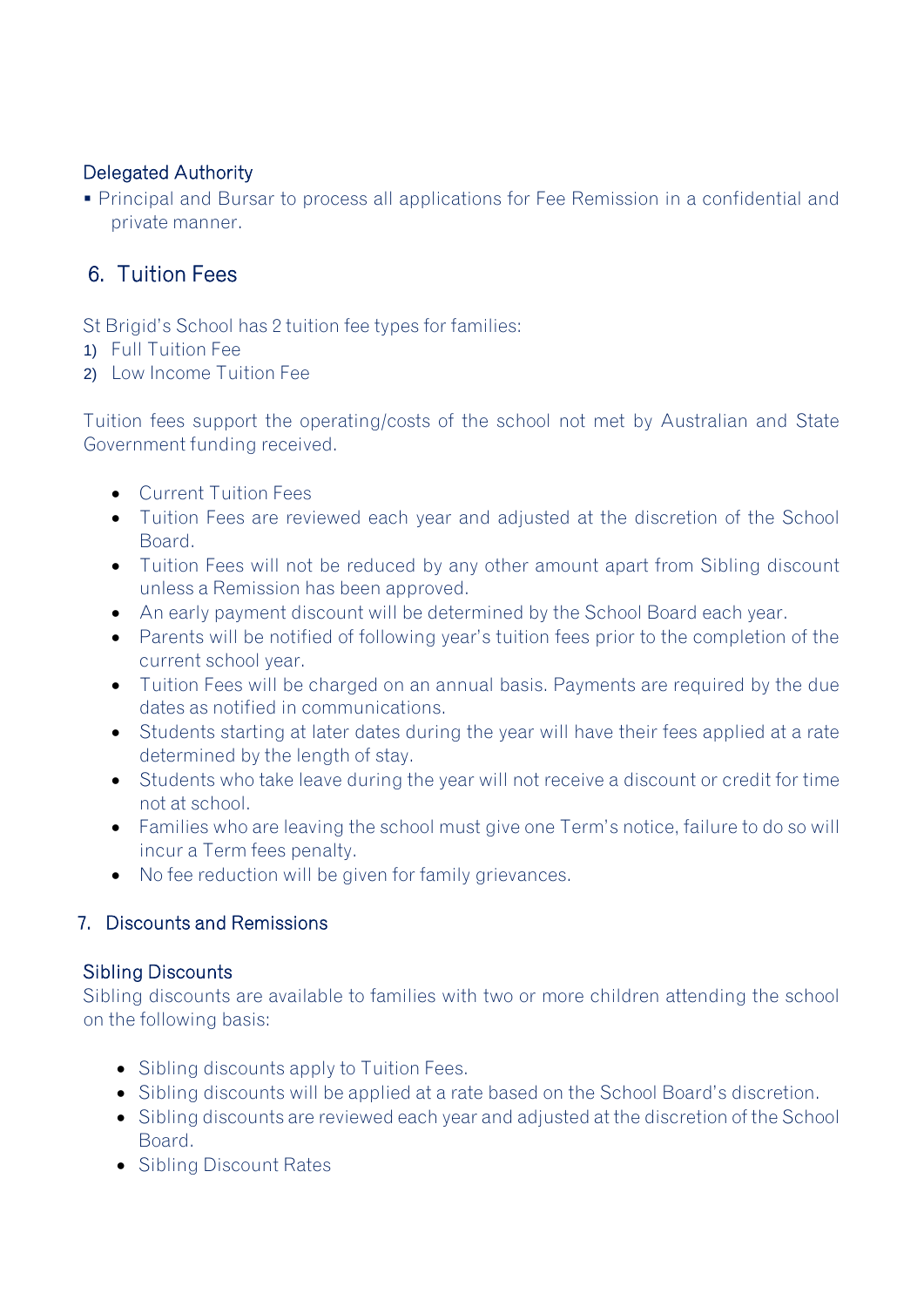#### Low Income Tuition Fees

Low-income Tuition Fees are offered to families who are approved for school card under the School Card Assistance Scheme, this is a State Government administered scheme.

- St Brigid's School will provide families with the low-income Tuition Fees if they are approved for School Card.
- School Card applications are available from the Front Office. For details, please contact the Finance Officer.
- School Card must be applied for every year.
- School Card is approved by the Department of Education.

#### Family School Fee Support

If parents/guardians are experiencing genuine financial difficulty, it is their responsibility to meet or discuss with the principal/delegate for consideration of alternative financial arrangements. Any such arrangements shall be formally communicated by the school, be subject to periodic review, and may have terms and conditions applied.

St Brigid's School can provide support to families experiencing difficulties in the following ways:

- 1) Deferred payment during the period of financial or hardship difficulty.
- 2) Reduced Payment Schedule during the period of financial or hardship difficulty.
- 3) Remission of Tuition Fees

#### Remission Process

#### Approved Remission Discounts

- Remissions must be processed by the Principal and Bursar in a confidential and private environment and formally approved by the School Finance Committee.
- Remission will be applied based on family income levels, including government assistance and any other relevant financial circumstances.
- Bursar and/or Principal (subject to approval) to determine the remission amount.
- Parents must enter a payment schedule that sees the balance owing after remission cleared by the required school deadlines.
- Failure to adhere to these guidelines will mean the remission will be reversed.
- Remission discounts will be applied subject to Principal approval.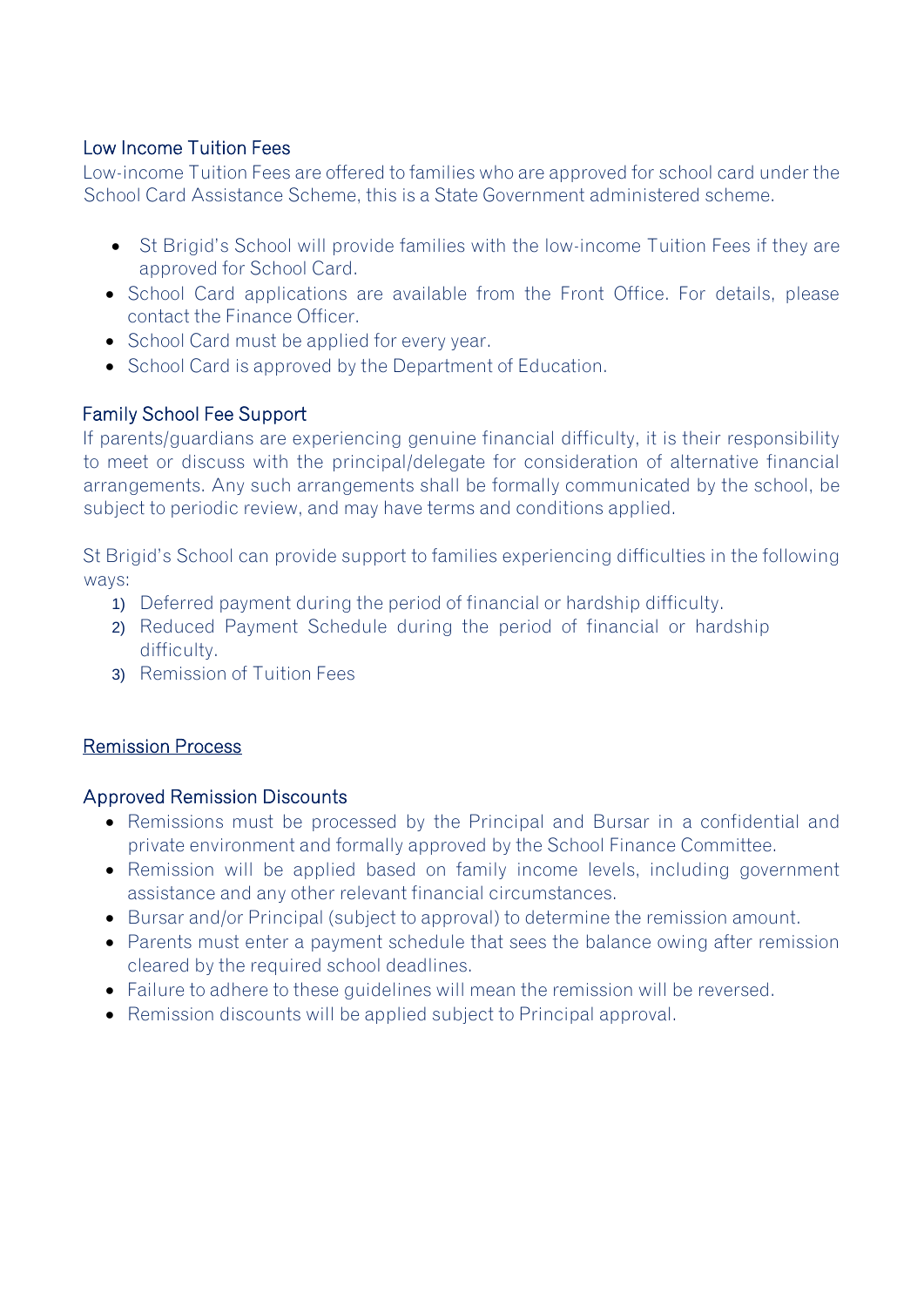#### Payment Options

St Brigid's School requires families to enter payment plans that ensure school fees are fully paid by the completion of each school year.

Current Payment Plans available are:

- Fortnightly (18)
- Monthly (8)
- $\bullet$  Weekly (40)

Any variation to the above needs to be communicated and authorised by the Bursar for approval.

St Brigid's offers the following payment options:

- Direct Debit System Direct payment via savings a/c
- Credit Card System Direct payment via credit cards
- EFTPOS Either savings accounts and credit cards
- B-Pay payment details are listed on family statements
- Centrelink deductions
- Cash over the counter

Payment times at school are as follows (unless special arrangements have been made):

• Monday – Friday | 8.30am to 3.00pm

#### Debt Management

- Debt Management with regards outstanding fees, should be based on positive and respectful relationships between schools and families.
- The school recognises that there are diverse needs within our community. Financial hardship can occur through unforeseen circumstances. When faced with payment difficulties, parents are encouraged to negotiate early with the Bursar or Principal to avoid misunderstanding and hardship in the collection of Tuition Fees.
- Parents will be encouraged to meet all fee requirements within pre-determined deadlines.
- Statements will be sent on a regular basis.
- Where the payment of Tuition Fees is not made the following will apply dependent upon being a current or leaving family